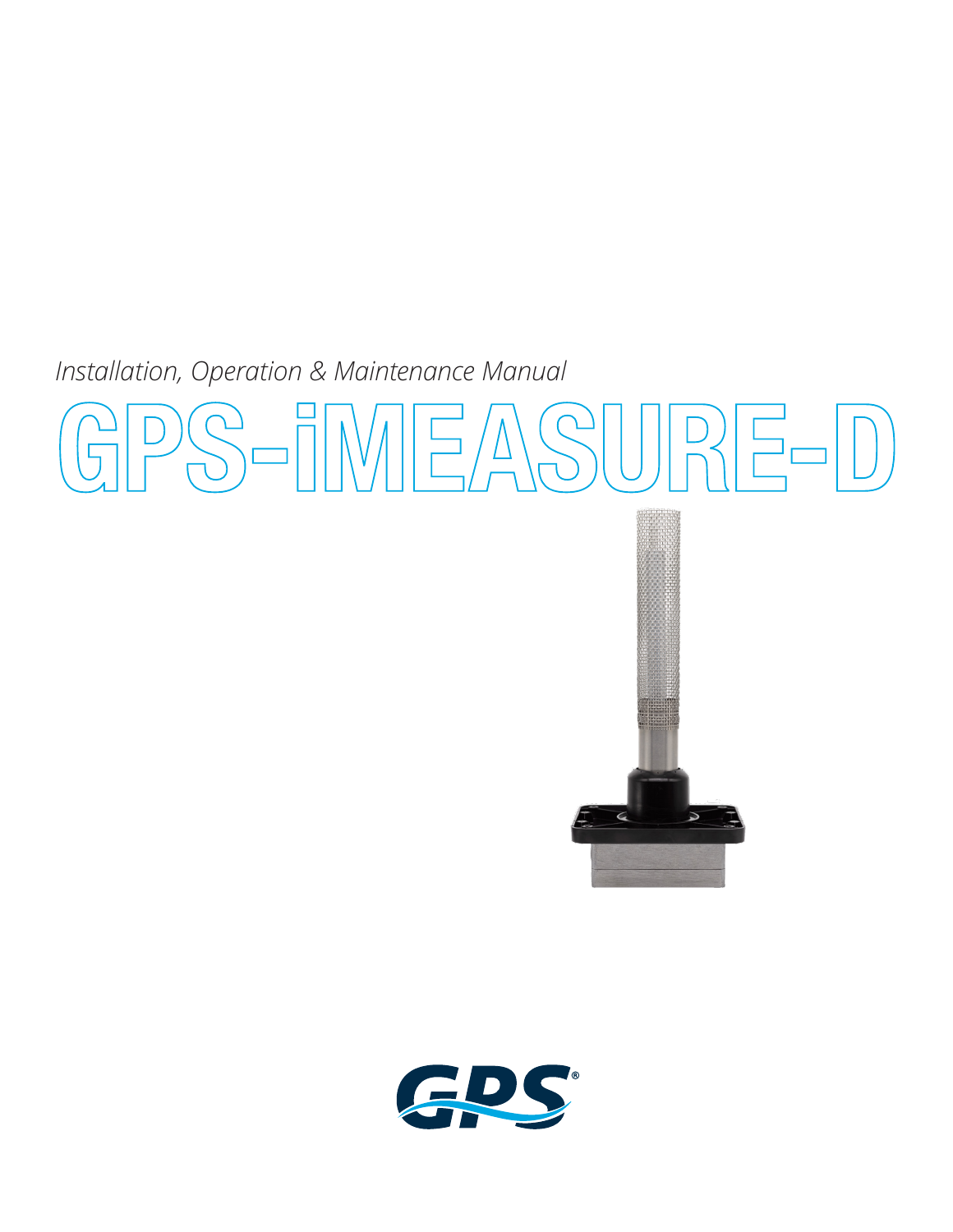Thank your choosing the GPS-iMEASURE-D. The GPS-iMEASURE-D ion detector is permanently mounted in the duct or inside an air handling system downstream of any GPS ionization device.

### *Equipment Provided by GPS:*

- GPS-iMEASURE-D
- Pre-installed mounting bracket
- Transformer (APV 12-24) for input voltages 100-240V

### *Hardware Required by Installer*

- #10 x 1" Self-tapping sheet metal screws
- Electrical connectors
- 18/5 shielded cable
- 24V power supply (voltage supplied must be floating) for input voltages other than 100-240V

# *Installation Location*

GPS recommends the GPS-iMEASURE-D be installed on or in the duct downstream of the ionizer, away from extreme heat and condensation. Mount in location with minimal turbulence. The unit should be mounted prior to the first take-off if any exists. Unit should be mounted at or near the same elevation as the ionization device for more accurate readings.

# *Mechanical Installation*

- 1. Prior to installation, ensure outer mesh is not in contact with inner tube. If necessary, adjust mesh accordingly.
- 2. Ensure housing is not grounded using the factory installed mounting bracket.
- 3. Select a location for installation. Find an area that will minimize, dust, dirt, and water. The duct must be at least 11 inches deep.
- 4. Cut or drill a 2-1/2-inch hole in the duct. Insert the GPS-iMEASURE-D into duct.
- 5. Secure the GPS-iMEASURE-D to the duct with field supplied screws.
- 6. In larger air handlers, the GPS-iMEASURE-D may be mounted entirely in the airstream

# *Electrical Installation*

**!**

### **CAUTION: MAKE SURE POWER IS DISCONNCTED FROM HVAC EQUIPMENT BEFORE INSTALLATION**

• Verify voltage of circuit the GPS-iMEASURE-D will be connected. INPUT VOLTAGE RANGE 20-40 VAC or VDC NOTE: All units manufactured on or after 8/1/2020 will accept 20-40 VAC or VDC. This includes all uits with serial number beginning with 1500 and above. NOTE: If wire connected to pin 4 is not grounded, the housing of the iMEASURE-D must be

grounded. • If using the included APV 12-24 transformer, connect APV 12-24 Blue and Brown wires to line voltage, and

connect APV 12-24 Red and Black wires to Pins 1 and 2 on the GPS-iMEASURE-D.

- Wire the GPS-iMEASURE-D per the following (see FIGURE 1):
	- Pin 1= input voltage (not polarity sensitive)

Pin 2= input voltage (not polarity sensitive)

Pin 3= Polarity selection: No connection (floating)= detects positive ion

Connected to pin 4 = detects negative ions

- Pin 4= Output Return or reference/ground reference
- Pin 5= Output to BMS 0VDC to +10VDC



**www.globalplasmasolutions.com www.gpsair.com**



Figure 1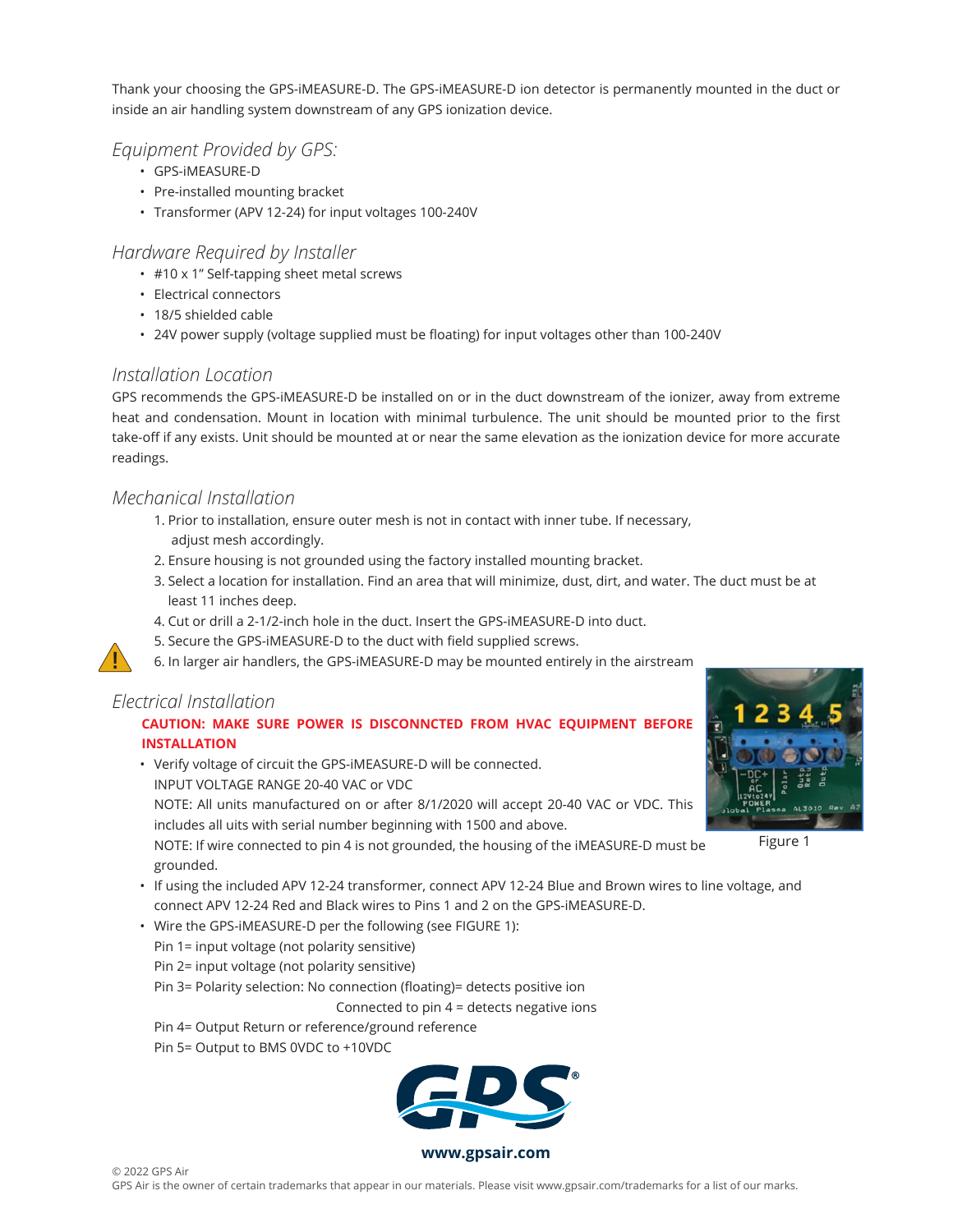# *Scale Selection*

The scale on which the ions are read can be adjusted. To adjust the range (sensitivity) of the GPS-iMEASURE-D, move the white jumper on the control board. See FIGURE 2 and FIGURE 3.

• No Jumper = 10k ions/cc/sec (0V = 0 ions and 10V = 10k ions)

• Jumper on center and right pin position "A" = 100,000 ions/cc/sec (0V = 0 ions; 10V = 100k ions)

• Jumper on left and center pin position "B" = 1,000,000 ions (0V = 0 ions; 10V = 1M ions)

Programming Note: If you don't know what scale to use, start with the 10k ions/cc/sec scale. If the output voltage stays near 10V on this scale, move the jumper to read 100k ions/cc. If the output voltage stays near 10V on this scale, move the jumper to read maximum level of 1M ions/cc/sec.





Figure 2 Figure 3

# *Initial Power Up*

Once power is applied, the GPS-iMEASURE-D will go through a 15 second calibration cycle. During this time the LED will flash red or green (depending on detection polarity) and, the output will go to 0VDC. The bi-color LED will be solid red or green when power is applied and there are no faults.

# *Self-Test*

Upon power up and once every hour the GPS-iMEASURE-D will perform a self-test. During the self-test the device's ion sensitivity is tested. During the self-test the output levels are held at the pre-auto zero level. Upon a fault, the LED will flash alternating red and green, and the output level will be pegged at 10V (remote indication of error). The most common cause of an error is the sensor is grounded in more than 1 location.

# *Indicators*

- Dual color LED
- Blinking Green: Positive polarity self-test
- Solid Green: Positive polarity normal operation
- Blinking Red: Negative polarity self-test
- Solid Red: Negative polarity normal operation
- Alternating Green and Red: Self-test failure

# *Maintenance*

Accumulation of lint and dust, spider webs or web fragments within the ion chamber can cause inaccurate readings, the inability to auto-zero or the ability to maintain a proper chamber voltage. This can usually be corrected by cleaning the chamber with canned compressed air. It is advisable to periodically blow out the chamber with compressed air. The frequency of this preventative procedure will depend on the environment in which it is used. Cleaning the unit/ chamber once a year will usually be sufficient in non-industrial environments.

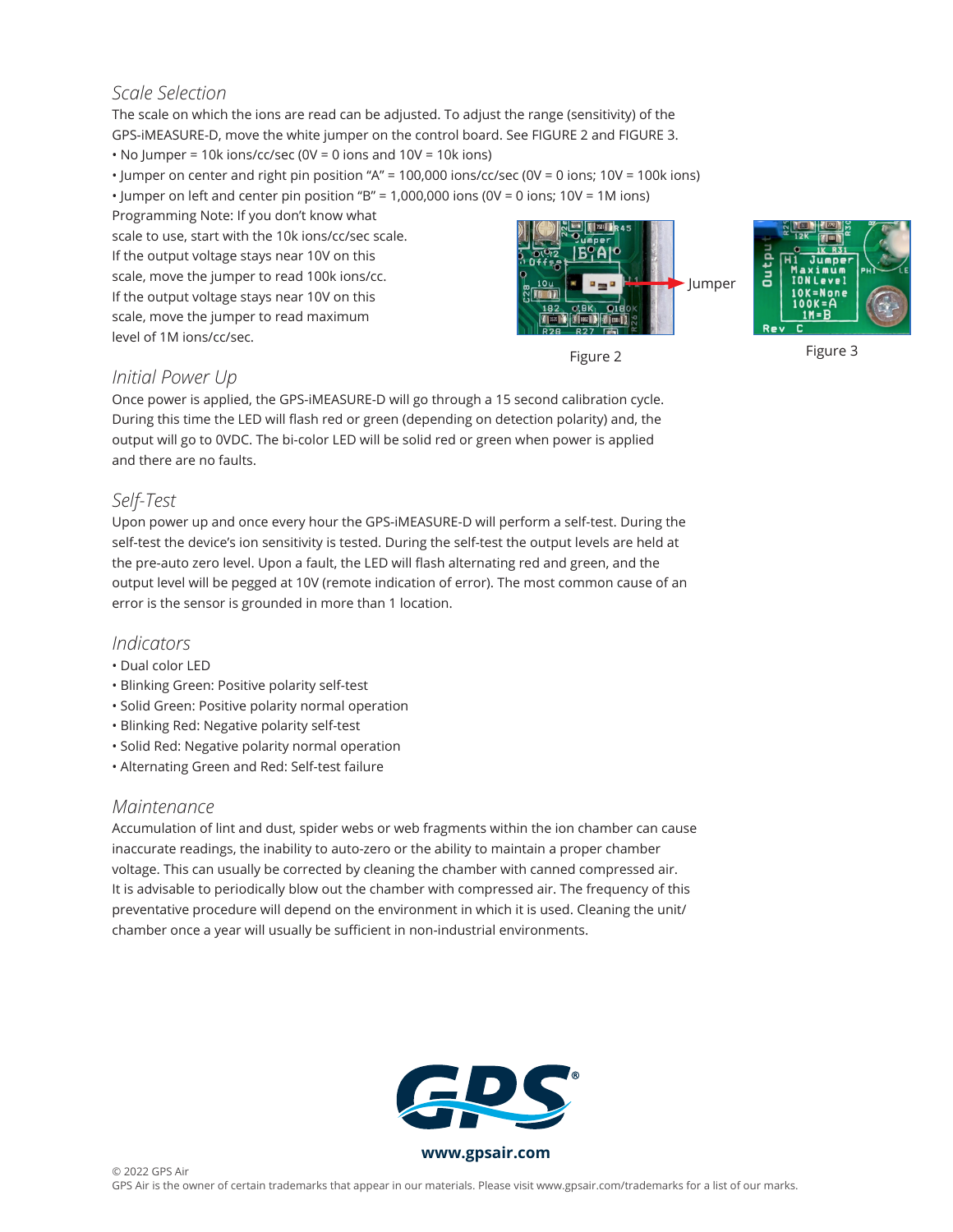# *Sensor Data Summary*

- Voltage Input: 12-24V AC or DC, for units manufactured prior to 8/1/2020 with serial numbers up to 1500
- Voltage Input: 20-4-V AC or DC, for units manufactured on or after 8/1/2020 and with serial number beginning with 1500 and above.
- Current: 100mA
- Power: <2 watts
- Sensing Range (ions/cc): 0-10K, 0-100K, 0-1M
- Sensor Output: 0-10VDC
- Polarity Sensing: Positive or Negative, jumper controlled (a BMS can use a binary contact to change polarity remotely)
- Temperature Range: -20°F to 140°F
- Humidity Range: 0 to 99% RH, non-condensing
- Maximum impedance between pins 4 and 5 shall not exceed 1 kΩ.